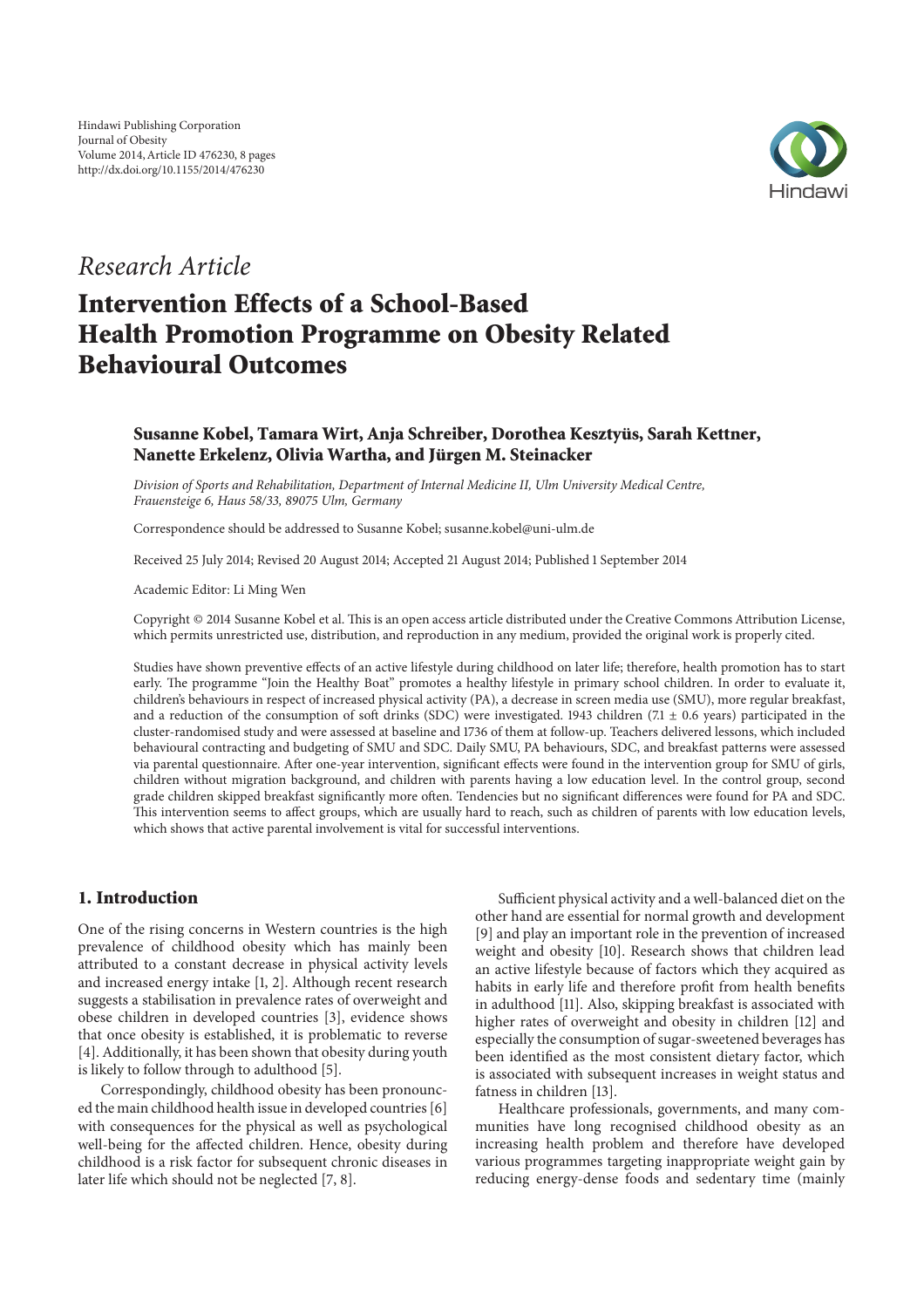television viewing) as well as increasing the daily amount of physical activity children engage in [14, 15].

Since several studies have shown positive and preventive effects of an active lifestyle during childhood on later life [7, 16, 17] and also that sedentary behaviour in childhood is maintained as an adult [11, 18] health promotion has to start early in life.

Therefore, schools have been identified as providing an ideal environment for the promotion of health-enhancing behaviours [19]. Based on the results of a recent review, Waters et al. [20] suggest that for interventions to be successful, they have to be integrated into the school curriculum and include amongst others "healthy eating, physical activity, and body image" [20, page 128] as well as support for teachers and parents. Furthermore, interventions intended to last longer than one year are more likely to become integrated into curriculum, school and parents activities than shorter interventions [21] and therefore are more promising to increase knowledge and behaviours which contribute to a healthy lifestyle and enhanced quality of life in the long term.

One programme incorporating those aspects is "Join the Healthy Boat - Primary School." This low-threshold programme promotes a healthy lifestyle in primary school children in Baden-Württemberg, southwest Germany, and started in 2009 (for more detailed information see [22]). The programme's contents and materials are integrated into the primary school curriculum focusing on health promoting behaviour change towards more physical activity, less time spent with screen media, and a more healthy diet, especially targeting a reduction of soft drink consumption and breakfast skipping. The teaching materials, developed in collaboration with experienced primary school teachers, are delivered by the classroom teacher and promote healthy and active alternatives, which children are offered to choose in order to lead a healthier lifestyle. The prepared, ready-to-use teaching units include lessons that increase awareness (e.g., about the amount of sugar in some drinks), teach health-related topics such as "why does my body need physical activity?" and offer ideas and alternatives for leisure activities children can engage in without the use of screen media.

In order to know whether the implementation and intended outcomes were achieved a large-scale evaluation had to be carried out. The purpose of this study, therefore, is to investigate the children's behaviours after a one-year intervention in respect of the programme's key aspects: an increase of physical activity, a decrease in time spent with screen media as well as more regular breakfast, and a reduction of the consumption of sugar-sweetened beverages.

#### 2. Materials and Methods

2.1. Intervention and Evaluation Design. The evaluation of this school-based, teacher-centred intervention, which is based on Bandura's social cognitive theory [23], is a prospective, stratified, cluster-randomised, and longitudinal study including an intervention group and a control group. After baseline measurements had been taken, the programme's intervention was carried out in the intervention group whereas the control group followed the regular school

curriculum. Follow-up measurements were taken after one year.

The intervention is based on teaching materials offering action alternatives for recreational activities (without screen media), physical activity, and a healthy diet (focussing on breakfast and soft drinks) which are integrated into the primary school curriculum. The contents are delivered by the classroom teacher after taking part in a tripartite training course. Further detailed information on teaching materials and their contents have been published elsewhere [22]. In order to recruit the participating school and pupils, all primary schools of the state of Baden-Württemberg (southwest Germany) received written information about the programme and the intervention study, asking teachers to participate. Interested teachers then contacted the study group. Participation in the programme was voluntary and participating teachers had to agree with the randomisation process.

Stratification of randomisation was carried out on grade level based on information about the distribution of participating teachers within the different schools. Stratification according to number of classes and grade levels was realised on six different levels. Cluster-randomisation was carried out on school level into intervention and control groups. A detailed insight of the randomisation and stratification is provided elsewhere [22].

Approval for the study was obtained from the University's Ethics Committee, the Ministry of Culture and Education, and was provided in accordance with the Declaration of Helsinki. In addition, the study is registered at the German Clinical Trials Register (DRKS-ID: DRKS00000494).

2.2. Participants. 1943 primary school children  $(7.1 \pm 0.6)$ years; 51.2% male) in 154 classes (80 classes in the intervention group; 74 classes in the control group), who participated in the evaluation study of the programme, were assessed at baseline (Autumn 2010) and 1736 of them at follow-up (Autumn 2011). Prior to data collection, parents provided written and informed consent and children provided their assent to take part in the study.

2.3. Instruments. Anthropometric measurements such as children's height (cm) and body mass (kg) were taken by trained technicians according to ISAK Standards [24] using a stadiometer and calibrated electronic scales (Seca 213 and Seca 862, resp., Seca Weighing and Measuring Systems, Hamburg, Germany). The children's BMI was calculated as weight divided by height squared and converted to BMI percentiles (BMIPCT) using German reference data [25] to define their weight status. Cut-off points for overweight children were determined above the 90th percentile and for obese children above the 97th percentile.

All other parameters such as daily screen media time, physical activity behaviours, soft drink consumption and breakfast patterns as well as parental education levels, height, and body weight were assessed using a parental questionnaire. The included questions were based on the German Health Interview and Examination Survey for Children and Adolescents (KiGGS), which recently assessed health behaviour in 18,000 German children and adolescents [26].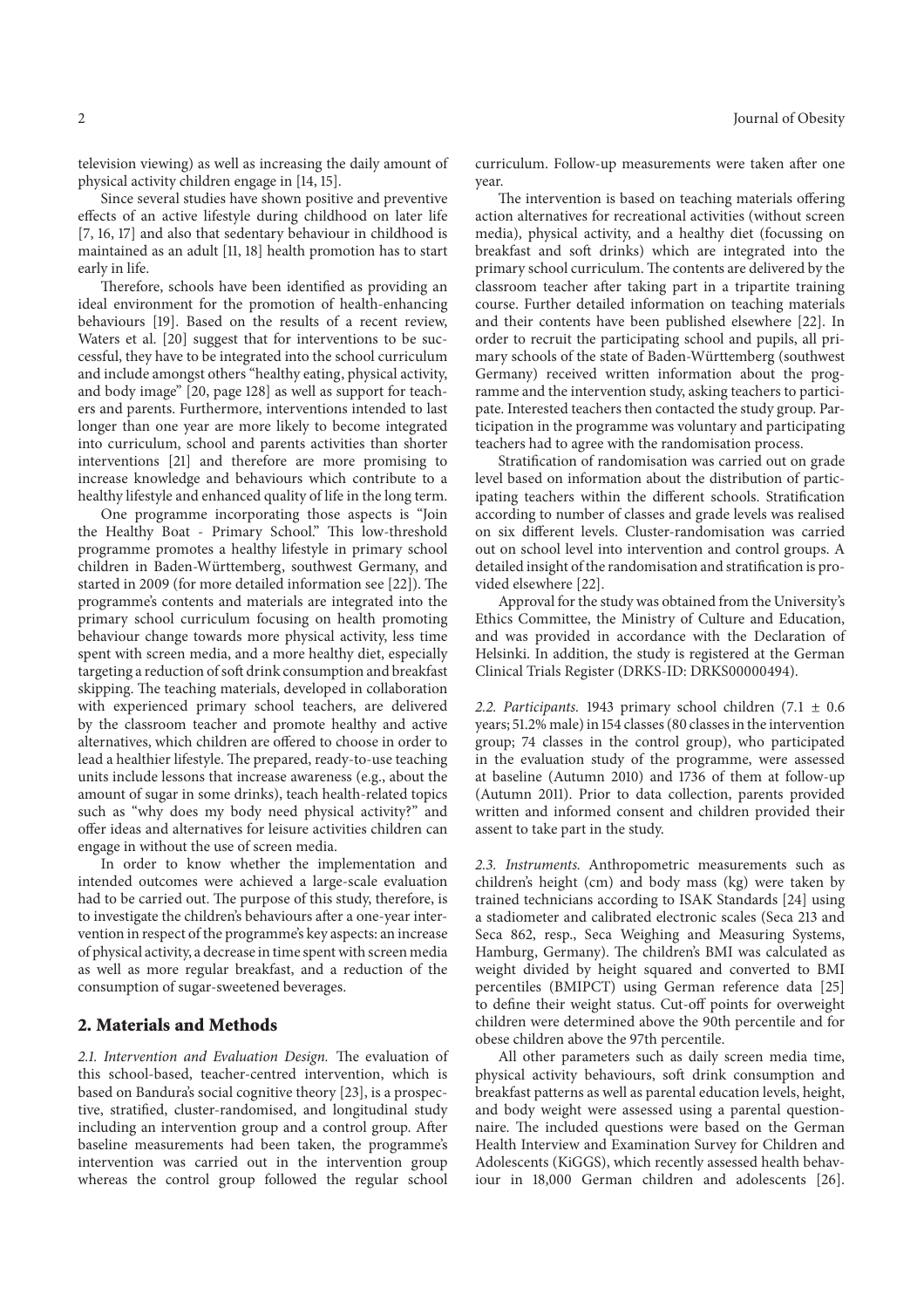Parental weight status was classified using WHO standards [27] with a cut-off point of  $25 \text{ kg/m}^2$  defining overweight.

2.4. Data Analysis. Statistics were performed using SPSS Statistics 21 (SPSS Inc., Chicago, IL, USA) with a significance level set to  $\alpha$  < 0.05. Descriptive statistics were calculated (mean values and standard deviations). For categorical data, Fisher's exact test was used for the detection of group differences at baseline. For inference statistical analysis, physical activity was dichotomised by engagement on most days per week (i.e., four days or more) of at least 60 minutes of moderate to vigorous physical activity (MVPA). Time using screen media (TV, PC, and game consoles) was dichotomised using a cut-off point of one hour per day based on the recommendations of the American Academy of Paediatrics [28]. Parental data providing information on soft drink consumption were dichotomised by consuming soft drinks more than once versus less than once per week (median split). The frequency of having breakfast prior to going to school was also dichotomised as "often/always" versus "never/rarely." Subsequently, logistic regression adjusted for baseline measures was used to determine odds ratios (OR) for all health outcomes.

#### 3. Results

A summary of the participant's baseline sociodemographic, anthropometric, and lifestyle characteristics is shown in Table 1. No significant gender differences were found for height, weight, and BMIPCT. The prevalence of overweight including obesity is 9.0% and of obesity alone 4.0% of children.

Group comparing to check if the randomisation was successful revealed no differences between control and intervention groups for all relevant variables with the exception of migration background, which was significantly higher in the intervention group ( $P \leq 0.01$ ).

3.1. Physical Activity. At baseline, children engaged in 60 minutes of MVPA on 2.74  $(\pm 1.66)$  days per week. Further, 31.9% and 22.2% of boys and girls, respectively, spent at least 4 days per week being moderately to vigorously physically active for at least 60 minutes. 4.2% of children reached the 60 minutes of MVPA on seven days per week, which are recommended by the WHO [29]. At baseline, no differences between control and intervention groups were observed. Boys, however, showed significantly more activity than girls  $(P = 0.001)$ .

At follow-up, children engaged in 60 minutes of MVPA on 2.82 (±1.61) days per week and 34.1% and 21.5% of boys and girls, respectively, spent at least 4 days per week being moderately to vigorously physically active for at least 60 minutes. 3.7% of children reached the recommended 60 minutes of MVPA on seven days per week.

Also, after one year, no significant differences in the amount of physical activity were found between control and intervention groups (Table 3).

However, there is a tendency towards more physical activity in the intervention group and a slight reduction of physical activity in the control group (Table 2). This tendency

was especially pronounced if only considering boys, although statistical significance was not reached (OR = 1.34,  $P = 0.083$ , 95% CI [0.96; 1.88]).

3.2. Screen Media Consumption. Baseline results of screen media use show that 15.4% and 11.2% of boys and girls, respectively, spent a minimum of one hour per day using screen media, including television, computer/laptop, and video games. Boys spent significantly more time with screen media than girls ( $P = 0.01$ ). No group differences at baseline between control and intervention group could be observed.

After one year, the proportion of children using screen media for at least one hour daily remained virtually unchanged with 15.6% of boys and 11.5% of girls. The gender difference, which could be observed at baseline, persisted, but examining the entire cohort, the intervention showed no significant effects on the time children spend in front of screen media (Table 3).

Nevertheless, there is a tendency towards less screen media use in the intervention group, whereas the opposite trend could be observed in the control group (Table 2).

Further, considering girls and boys separately, there is a significant difference between control and intervention groups with only girls in the intervention group using significantly less screen media per day than their counterparts in the control group (OR =  $0.58$ ,  $P = 0.04$ , 95% CI [0.35; 0.96]). Additionally, significant positive intervention effects on screen media consumption have been found in children (boys and girls) without a migration background as well as in children whose parents have a low education level (OR =  $0.61$ ,  $P = 0.043, 95\% \text{ CI} [0.38; 0.98] \text{ and OR} = 0.64, P = 0.032,$ 95% CI [0.43; 0.96], resp.).

3.3. Soft Drink Consumption and Breakfast. Investigating children's soft drink consumption, at baseline, 24.6% of boys and 22.6% of girls drank sugar-sweetened beverages at least once per week. Neither a significant gender difference nor a difference between control and intervention groups could be observed at baseline.

Similarly, at follow-up, there was no significant difference between control and intervention groups (Table 3). Even though, a reduction of soft drink consumption could be seen in both groups. However, the decline in the intervention group was by trend greater than that in the control group (Table 2).

Data on children's breakfast behaviour show that at baseline 12.9% of children went to school without or rarely having breakfast before they leave. There was a significant gender difference with 15.4% of girls and 10.6% of boys skipping breakfast prior to school ( $P = 0.001$ ).

At baseline and at follow-up, no significant differences between control and intervention group were found. Nonetheless, a tendency towards more children skipping breakfast could be observed in the control group at follow-up whereas in the intervention group the number of children who went to school without breakfast remained virtually the same (Table 2).

However, considering children in grade one and grade two separately, this trend becomes a significant difference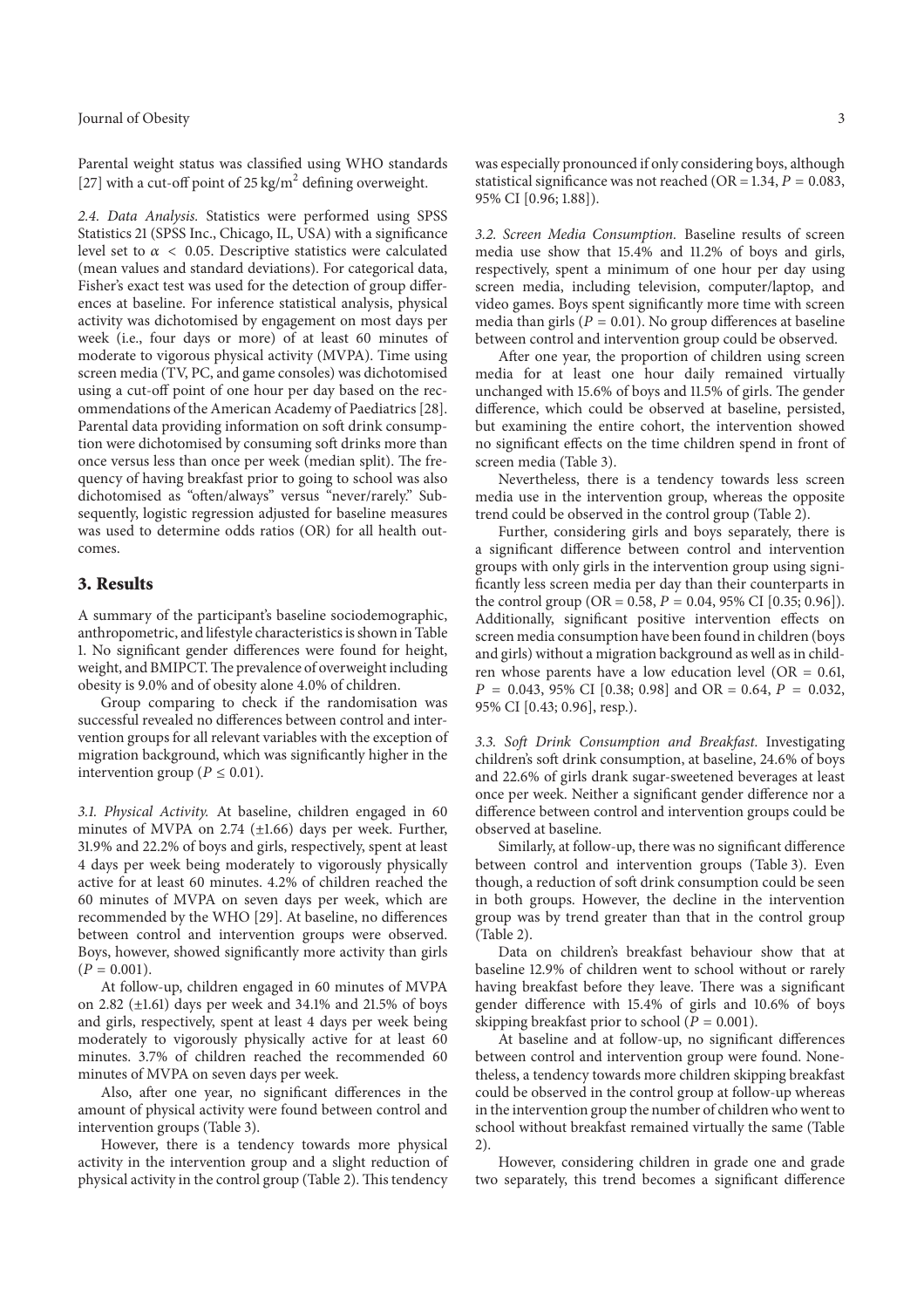|                                                            | Missing | Intervention  | Control        | Total         |
|------------------------------------------------------------|---------|---------------|----------------|---------------|
|                                                            | Values  | $(n = 954)$   | $(n = 782)$    | $(n = 1736)$  |
| Age, years [m (sd)]                                        |         | 7.09(0.63)    | 7.06(0.63)     | 7.08(0.63)    |
| Boys, $n$ $(\%)$                                           |         | 475 (49.8)    | 411(52.6)      | 886 (51.0)    |
| Migration background, $n$ (%)                              | 244     | $280(34.2)^*$ | $183 (27.2)^*$ | 463(31.0)     |
| Anthropometry                                              |         |               |                |               |
| BMI, [m (sd)]                                              |         | 16.03(2.22)   | 15.92(2.03)    | 15.98(2.14)   |
| $BMIPCT$ , $[m (sd)]$                                      |         | 48.87 (27.82) | 48.12 (27.49)  | 48.53 (27.67) |
| Overweight and obesity, $n$ (%)                            |         | 95(10.0)      | 70(9.0)        | 165(9.0)      |
| Parental characteristics                                   |         |               |                |               |
| Tertiary family educational level, $n$ (%)                 | 270     | 268(33.2)     | 208(31.6)      | 476 (32.5)    |
| Overweight (mother), $n$ (%)                               | 301     | 247(31.5)     | 195(30.0)      | 442 (30.8)    |
| Overweight (father), $n$ (%)                               | 393     | 460(61.9)     | 355(59.2)      | 815(60.7)     |
| Health and lifestyle characteristics                       |         |               |                |               |
| MVPA on $\geq$ 4 days/week $\geq$ 60 min/day, <i>n</i> (%) | 266     | 216(26.8)     | 183(27.6)      | 399 (27.1)    |
| Screen media $\geq 1$ h/day, n (%)                         | 207     | 122(14.5)     | 83 (12.0)      | 205(13.4)     |
| Soft drinks $\geq$ 1 time/week, n (%)                      | 198     | 207(24.5)     | 156(22.5)      | 363 (23.6)    |
| Skipping breakfast, $n$ (%)                                | 196     | 110(13.0)     | 89 (12.8)      | 199(12.9)     |

Table 1: Baseline characteristics of participants in the "Join the Healthy Boat" study.

m (sd): mean (standard deviation); BMI: body mass index, BMIPCT: BMI percentiles, and MVPA: moderate to vigorous physical activity.  $*$  Significant difference,  $P \leq 0.05$ .

TABLE 2: Baseline and follow-up results for physical activity, screen media consumption, soft drink consumption, and breakfast skipping.

|                                                            | Intervention | Control     | Total        |  |
|------------------------------------------------------------|--------------|-------------|--------------|--|
|                                                            | $(n = 954)$  | $(n = 782)$ | $(n = 1736)$ |  |
| Physical activity <sup>a</sup>                             |              |             |              |  |
| Baseline, $n$ $(\%)$                                       | 216(26.8)    | 183 (27.6)  | 399 (27.1)   |  |
| Follow-up, $n$ $(\%)$                                      | 231(29.1)    | 177(26.5)   | 408 (27.9)   |  |
| Screen media consumption <sup>b</sup>                      |              |             |              |  |
| Baseline, $n$ $(\%)$                                       | 122(14.5)    | 83 (12.0)   | 205(13.4)    |  |
| Follow-up, $n$ $(\%)$                                      | 104(12.7)    | 100(14.6)   | 204(13.6)    |  |
| Follow-up (girls only) <sup>*</sup> , $n$ (%)              | 40(9.8)      | 47(14.2)    | 87(11.3)     |  |
| Follow-up (no migration background) <sup>*</sup> , $n$ (%) | 49(9.3)      | 62(12.8)    | 111(11.2)    |  |
| Follow-up (low parental education) <sup>*</sup> , $n$ (%)  | 70 (13.9)    | 75(17.3)    | 145(16.1)    |  |
| Soft drink consumption <sup>c</sup>                        |              |             |              |  |
| Baseline, $n$ $(\%)$                                       | 207(24.5)    | 156(22.5)   | 363(23.6)    |  |
| Follow-up, $n$ $(\%)$                                      | 178(21.8)    | 152(22.1)   | 330(22.0)    |  |
| Breakfast skipping <sup>d</sup>                            |              |             |              |  |
| Baseline, $n$ (%)                                          | 110(13.0)    | 89 (12.8)   | 199(12.9)    |  |
| Follow-up, $n$ $(\%)$                                      | 101(12.4)    | 100(14.5)   | 201(13.4)    |  |
| Follow-up (grade 2 only) <sup>*</sup> , $n$ (%)            | 42(10.8)     | 53(16.6)    | 95(13.5)     |  |

<sup>a</sup>MVPA on ≥4 days/week ≥60 min/day (MVPA: moderate to vigorous physical activity); <sup>b</sup>screen media ≥1 h/day; <sup>c</sup>soft drinks ≥1 time/week; <sup>d</sup>regular breakfast skipping.<br>\*Significant difference,  $P \leq 0.05$ .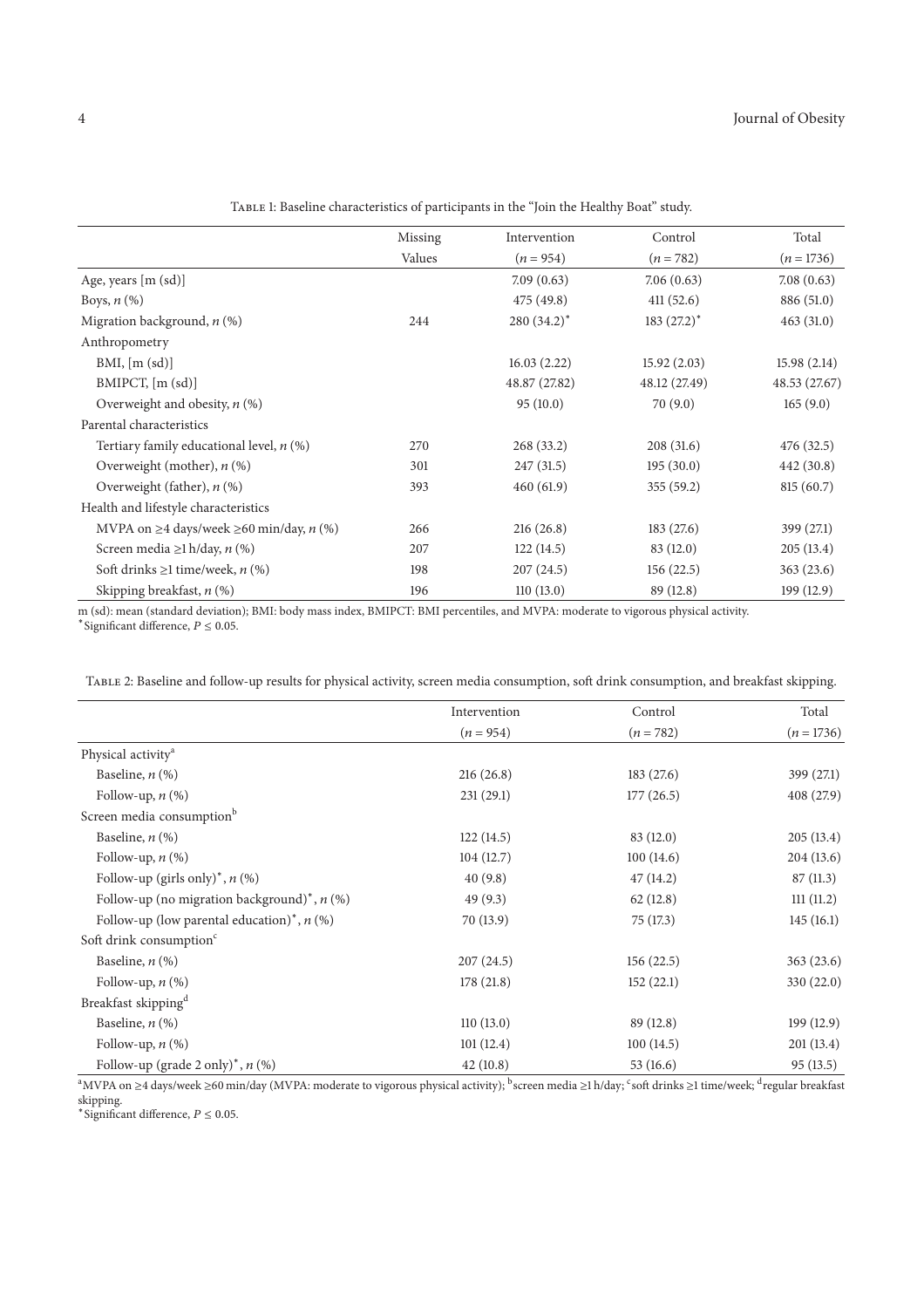Table 3: Behavioural outcomes at follow-up for the intervention group.

|                                                   | $n^{\rm a}$ | $OR^b$ | $\boldsymbol{P}$ | 95% CI       |
|---------------------------------------------------|-------------|--------|------------------|--------------|
| Physical activity                                 |             |        |                  |              |
| MVPA on $\geq$ 4 days/week $\geq$ 60 minutes MVPA | 1386        | 1.18   | 0.19             | [0.92, 1.52] |
| Screen media use                                  |             |        |                  |              |
| Screen media $\geq 1$ h/day                       | 1471        | 0.75   | 0.10             | [0.53, 1.06] |
| Soft drink consumption                            |             |        |                  |              |
| Soft drinks $\geq 1$ time/week                    | 1475        | 0.96   | 0.76             | [0.72, 1.28] |
| Breakfast habits                                  |             |        |                  |              |
| Skipping breakfast                                | 1480        | 0.86   | 0.47             | [0.58, 1.29] |

OR: odds ratio, CI: confidence interval, and MVPA: moderate to vigorous physical activity; <sup>a</sup>only cases with baseline and follow-up data; <sup>b</sup>adjusted for baseline outcomes.

for children in grade two: the second-graders in the control group skipped breakfast significantly more often than those in the intervention group (OR = 0.52,  $P = 0.024$ , 95% CI [0.30; 0.92]).

#### 4. Discussion

This cluster-randomised effectiveness trial of a low-threshold, teacher-centred health promotion intervention led to a significant decrease of screen media use in girls and children without migration background compared to children receiving no intervention. "Join the Healthy Boat" also significantly improved children's breakfast behaviours in second grade and led to a tendency towards more overall physical activity in the intervention group.

Apart from that tendency, no significant effects in children's regular physical activity could be observed after the first year of this school-based intervention, which is consistent with previous interventions [30–32]. However, since physical activity is a primary determinant of optimal growth and health in children [33] and school has been determined as an important environment for physical activity [19], numerous recent studies and interventions have tried to increase children's activity levels during the past years. The approaches and methods of those interventions—as well as their results differ widely, including the placement of a full-time member of staff in the schools, who is dedicated to facilitating healthy living [33] or the use of a so-called buddy system where older peers deliver health messages [34].

The present programme aimed at children changing their activity behaviours because of the choices they make, without reminders or additional PE sessions. Although, previous research has shown that social environmental factors such as teacher encouragement are positively related to children's physical activity levels [35, 36]. The "Join the Healthy Boat" intervention, however, focuses on delivering alternatives, so children learn about different ways and activities to spend their free time more actively. A longer lasting and more intense intervention might have shown more positive physical activity results, which was suggested by Ploeg and colleagues [33], comparing an intervention lasting one year compared to three years.

Another target of this intervention was to reduce children's sedentary time using screen media. Significant positive intervention effects were found in girls and children without a migration background as well as in children whose parents have a low education level but not boys or children with migration background. This is in accordance with a recent meta-analysis of 16 intervention programmes trying to reduce children's screen time which showed that around  $60\%$  of interventions result in positive effects on children's sedentary time [37]. The authors also noted that—the same as in this study—all programmes combined the reduction of screen time with other components. It was highlighted that for a successful intervention and reduction of screen time parental involvement is vital [37] and current research suggests that interventions show better results if they include a family component [38]. Apart from offering children active alternatives for sedentary behaviour, in the "Join the Healthy Boat" programme, screen time reduction was mainly targeted by letters to parents and the so-called family homework, which asked parents to spend a "screen-free weekend" with their children. In the letters, parents were introduced to TV guidelines and age-appropriate time limits for screen media use but were also offered alternatives of what to do on such a "screen-free weekend." This may be one of the reasons why children without migration background benefited from this intervention compared to children with migration background. Although the letters to parents were provided in Turkish and Russian as well as German, parents from other countries may have not received or understood the given information. Similarly, to parents with a low educational level the given information and guidelines may have been news so they then might have actually tried to control their children's screen media use to a certain extent. However, the intervention also showed significantly reduced screen media use in girls but not boys, which is contrary to other research [39]. But it has further been suggested that interventions as this one are effective in changing children's behavioural capability (which was not assessed in this study) but do not necessarily result in a shift in behaviour [39], which might explain the lack of overall effects regarding screen media use.

The third aspect of this programme was a reduction of sugar-sweetened beverages and breakfast skipping. In compliance with recent Danish research [40], no differences between the groups were observed in the amount of sugarsweetened beverage intake, which is possibly due to the fact that soft drink consumption was only communicated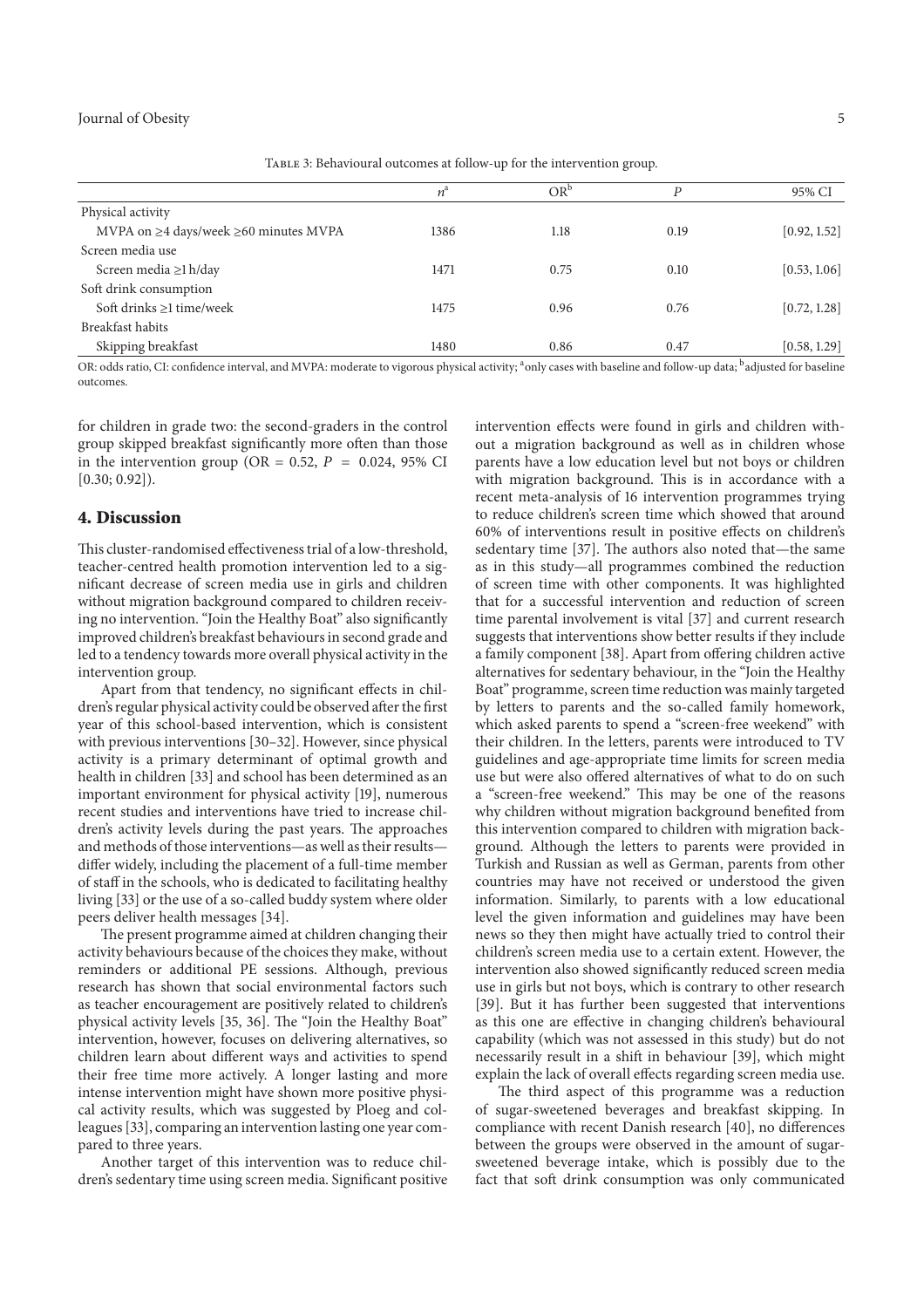to parents using letters and no family homework. Skipping breakfast, however, was tackled using family homework (having a healthy family breakfast together) as well as joint breakfast in class (twice a year). It is well known that parents play an important role in the development of healthy breakfast behaviours [41] and parental breakfast intake has been shown to be associated with the breakfast intake of their children [42]. Children in this study were having breakfast a little more regularly than that reported in other researches [12], where skipping breakfast was also associated with increased weight, which was not assessed in this study.In the present study, children in second grade skipped breakfast significantly less often than their counterparts in the control group showing positive intervention effects.

Since recent findings suggest that it is at or around the first school year when overweight in German children particularly increases [43], it is vital to start health promotion early. For school-based interventions the use of a comprehensive approach for health promotion is recommended [44] and Vasques et al. [45] suggest interventions that focus on children's physical activity as well as their diet and involve their parents in order to be successful.

Although this study has a large sample size, which increases the likelihood of having sufficient power to detect intervention effects, some aspects should be considered when interpreting these findings. The use of parental report measures of physical activity, screen media use, and drinking/eating behaviour and the associated recall biases is a limitation of this study. Furthermore, participating in this study may have led to an increased social desirability bias with regard to the measured variables as awareness was raised for the importance of physical activity and other health behaviours. Also, the present intervention was very low "dose" and delivered by regular class teachers rather than external staff which also may lower the likelihood of the "Hawthorne" or observer effect. Further it should be noted that the effects of health promotion are usually not detected in a short time frame such as the one of the present evaluation study. The "Join the Healthy Boat" intervention covers the entire period of primary school in Germany which lasts four years. In contrast, the corresponding study could only investigate one year because the waiting control group could not deny the intervention any longer. Even though a major strength of this study is the randomised controlled design with a control group, the teachers in that group were also very health conscious and have not been "inactive," which led to a strong contamination with other efforts to promote pupils' health in the control group. Moreover, according to a microsimulation model, health gains from interventions targeting children occur in the long term [46].

#### 5. Conclusions

Although, only using a low-dose teacher-centred approach, the school-based health promotion programme "Join the Healthy Boat" managed to achieve significant positive effects in the reduction of screen media use (in girls and children without migration background and parents with a low education level only) and breakfast skipping (second grade children only) as well as a tendency towards more physical activity in the intervention group. Whilst some effects were rather small, the intervention seems to affect even groups which are usually hard to reach such as children of parents with low education levels. This shows that active parental involvement is vital for a successful intervention and should be intensified and demanded.

Since most behaviours are difficult to change within one year, further research should include investigations into the level of intensity and length of time an intervention needs to be of to show lasting effects on behaviour change. Further, the kind and level of parental involvement would be of interest for future studies in order to improve health promotion programmes.

#### Conflict of Interests

The authors declare that there is no conflict of interests regarding the publication of this paper.

#### Acknowledgments

The school-based health promotion programme "Join the Healthy Boat" and its evaluation study were financed by the Baden-Württemberg Foundation, which had no influence on the content of this paper. Further, the authors would like to thank all members of the research group for their input: the Institute of Epidemiology and Medical Biometry, Ulm University, the Institute of Psychology and Pedagogy, Ulm University, all assistants who were involved in the performance of measurements, and especially all teachers and families for their participation.

#### References

- [1] T. Lobstein, L. Baur, and R. Uauy, "Obesity in children and young people: a crisis in public health," Obesity Reviews, vol. 5, no. 1, pp. 4–85, 2004.
- [2] C. L. Ogden, M. M. Lamb, M. D. Carroll, and K. M. Flegal, "Obesity and socioeconomic status in children and adolescents: United States, 2005–2008," NCHS Data Brief, vol. 51, pp. 1–8, 2010.
- [3] M. Wabitsch, A. Moss, and K. Kromeyer-Hauschild, "Unexpected plateauing of childhood obesity rates in developed countries," BMC Medicine, vol. 12, pp. 17–21, 2014.
- [4] H. O. Luttikhuis, L. Baur, H. Jansen et al., "Interventions for treating obesity in children," Cochrane Database of Systematic Reviews, no. 1, Article ID CD001872, 2009.
- [5] A. S. Singh, C. Mulder, J. W. R. Twisk, W. van Mechelen, and M. J. M. Chinapaw, "Tracking of childhood overweight into adulthood: a systematic review of the literature," Obesity Reviews, vol. 9, no. 5, pp. 474–488, 2008.
- [6] C. B. Ebbeling, D. B. Pawlak, and D. S. Ludwig, "Childhood obesity: public-health crisis, common sense cure," Lancet, vol. 360, no. 9331, pp. 473–482, 2002.
- [7] M. K. Gebremariam, T. H. Totland, L. F. Andersen et al., "Stability and change in screen-based sedentary behaviours and associated factors among Norwegian children in the transition between childhood and adolescence," BMC Public Health, vol. 12, no. 1, article 104, 2012.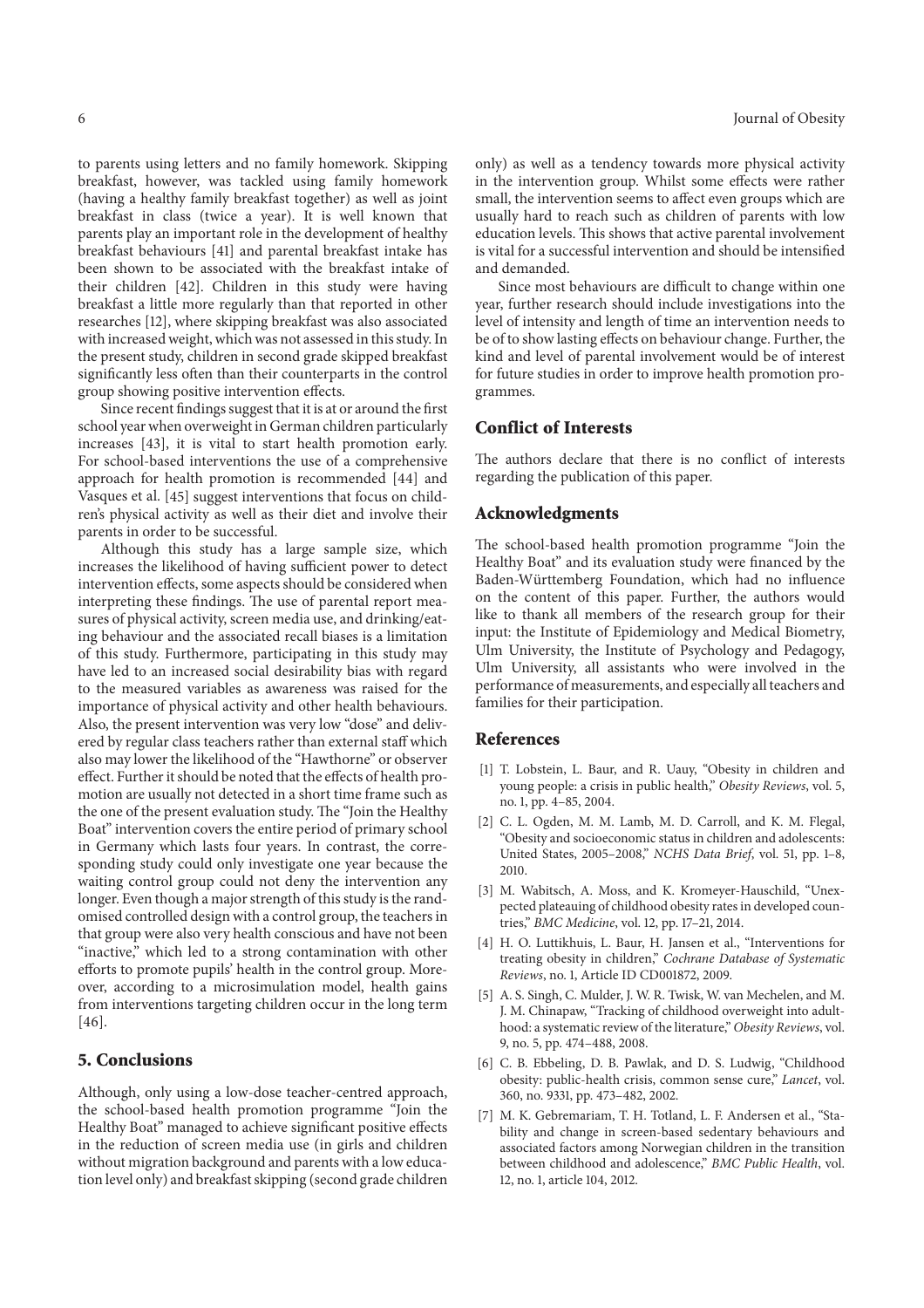- [8] P. T. Katzmarzyk, T. S. Church, C. L. Craig, and C. Bouchard, "Sitting time and mortality from all causes, cardiovascular disease, and cancer," Medicine and Science in Sports and Exercise, vol. 41, no. 5, pp. 998–1005, 2009.
- [9] A. P. Hills, N. A. King, and T. P. Armstrong, "The contribution of physical activity and sedentary behaviours to the growth and development of children and adolescents," Sports Medicine, vol. 37, no. 6, pp. 533–545, 2007.
- [10] W. B. Strong, R. M. Malina, C. J. R. Blimkie et al., "Evidence based physical activity for school-age youth," The Journal of Pediatrics, vol. 146, no. 6, pp. 732–737, 2005.
- [11] S. J. H. Biddle, N. Pearson, G. M. Ross, and R. Braithwaite, "Tracking of sedentary behaviours of young people: a systematic review," Preventive Medicine, vol. 51, no. 5, pp. 345–351, 2010.
- [12] M. Vanelli, B. Iovane, A. Bernardini et al., "Breakfast habits of 1,202 Northern Italian children admitted to a summer sport school. Breakfast skipping is associated with overweight and obesity," Acta Biomedica, vol. 76, no. 2, pp. 79–85, 2005.
- [13] A. Must, E. E. Barish, and L. G. Bandini, "Modifiable risk factors in relation to changes in BMI and fatness: what have we learned from prospective studies of school-aged children," International Journal of Obesity, vol. 33, no. 7, pp. 705–715, 2009.
- [14] M. M. Fernandes, "A national evaluation of the impact of state policies on competitive foods in schools," Journal of School Health, vol. 83, no. 4, pp. 249–255, 2013.
- [15] T. Andreyeva, J. Luedicke, A. S. Tripp, and K. E. Henderson, "Effects of reduced juice allowances in food packages for the women, infants, and children program," Pediatrics, vol. 131, no. 5, pp. 919–927, 2013.
- [16] P. C. Hallal, J. C. K. Wells, F. F. Reichert, L. Anselmi, and C. G. Victora, "Early determinants of physical activity in adolescence: prospective birth cohort study," British Medical Journal, vol. 332, no. 7548, pp. 1002–1005, 2006.
- [17] R. J. Hancox, B. J. Milne, and R. Poulton, "Association between child and adolescent television viewing and adult health: a longitudinal birth cohort study," The Lancet, vol. 364, no. 9430, pp. 257–262, 2004.
- [18] K. F. Janz, T. L. Burns, and S. M. Levy, "Tracking of activity and sedentary behaviors in childhood: the Iowa bone development study," American Journal of Preventive Medicine, vol. 29, no. 3, pp. 171–178, 2005.
- [19] L. S. Leger, L. Kolbe, A. Lee, D. S. McCall, and I. M. Young, "School health promotion," in Global Perspectives on Health Promotion Effectiveness, pp. 107-124, Springer, New York, NY, USA, 2007.
- [20] E. Waters, A. de Silva-Sanigorski, B. J. Hall et al., "Interventions for preventing obesity in children," The Cochrane Collaboration, no. 12, pp. 1–12, 2011.
- [21] J. A. C. Silveira, J. A. A. C. Taddei, P. H. Guerra, and M. R. C. Nobre, "Effectiveness of school-based nutrition education interventions to prevent and reduce excessive weight gain in children and adolescents: a systematic review," Jornal de Pediatria, vol. 87, no. 5, pp. 382–392, 2011.
- [22] J. Dreyhaupt, B. Koch, T. Wirt et al., "Evaluation of a health promotion program in children: study protocol and design of the cluster-randomized Baden-Württemberg primary school study [DRKS-ID: DRKS00000494]," BMC Public Health, vol. 12, no. 1, article 157, 2012.
- [23] A. Bandura, "Social cognitive theory: an agentic perspective," Annual Review of Psychology, vol. 52, no. 1, pp. 1–26, 2001.
- [24] A. Stewart, M. Marfell-Jones, T. Olds, and H. de Ridder, International Standards for Anthropometric Assessment, ISAK, Lower Hutt, New Zealand, 2011.
- [25] K. Kromeyer-Hauschild, M. Wabitsch, D. Kunze et al., "Percentiles of body mass index in children and adolescents evaluated from different regional German studies," Monatsschrift fur Kinderheilkunde, vol. 149, no. 8, pp. 807–818, 2001.
- [26] B.-M. Kurth and A. Schaffrath Rosario, "Overweight and obesity in children and adolescents in Germany," Bundesgesundheitsblatt, Gesundheitsforschung, Gesundheitsschutz, vol. 53, no. 7, pp. 643–652, 2010.
- [27] WHO Consulation on Obesity, Obesity: Preventing and Managing the Global Epidemic: Report of a WHO Consultation, WHO, Geneva, Switzerland, 2000.
- [28] American Academy of Paediatrics, "American academy of pediatrics: children, adolescents, and television," Pediatrics, vol. 107, pp. 423–426, 2001.
- [29] WHO, Global Recommendations on Physical Activity for Health, World Health Organisation, Geneva, Switzerland, 2010.
- [30] S. L. Gortmaker, K. Peterson, J. Wiecha et al., "Reducing obesity via a school-based interdisciplinary intervention among youth: planet Health," Archives of Pediatrics and Adolescent Medicine, vol. 153, no. 4, pp. 409–418, 1999.
- [31] T. N. Robinson, "Reducing children's television viewing to prevent obesity: a randomized controlled trial," The Journal of the American Medical Association, vol. 282, no. 16, pp. 1561–1567, 1999.
- [32] J. Salmon, M. Jorna, C. Hume et al., "A translational research intervention to reduce screen behaviours and promote physical activity among children: switch-2-Activity," Health Promotion International, vol. 26, no. 3, pp. 311–321, 2011.
- [33] K. A. V. Ploeg, J. McGavock, K. Maximova, and P. J. Veugelers, "School-based health promotion and physical activity during and after school hours," Pediatrics, vol. 133, no. 2, pp. e371-e378, 2014.
- [34] R. G. Santos, A. Durksen, R. Rabbanni et al., "Effectiveness of peer-based healthy living lesson plans on anthropometric measures and physical activity in elementary school students: a cluster randomized trial," JAMA Pediatrics, vol. 168, no. 4, pp. 330–337, 2014.
- [35] A. S. Birnbaum, K. R. Evenson, R. W. Motl et al., "Scale development for perceived school climate for girls' physical activity," American Journal of Health Behavior, vol. 29, no. 3, pp. 250–257, 2005.
- [36] M. Hohepa, G. Schofield, and G. S. Kolt, "Physical activity: what do high school students think?" Journal of Adolescent Health, vol. 39, no. 3, pp. 328–336, 2006.
- [37] R. R. Friedrich, J. P. Polet, I. Schuch, and M. B. Wagner, "Effect of intervention programs in schools to reduce screen time: a metaanalysis," Jornal de Pediatria, vol. 90, no. 3, pp. 232–241, 2014.
- [38] D. L. Katz, M. O'Connell, V. Y. Niike, M.-C. Yeh, and H. Nawaz, "Strategies for the prevention and control of obesity in the school setting: systematic review and meta-analysis," International Journal of Obesity, vol. 32, no. 12, pp. 1780–1789, 2008.
- [39] J. Salmon, M. Jorna, C. Hume et al., "A translational research intervention to reduce screen behaviours and promote physical activity among children: switch-2-activity," Health Promotion International, vol. 26, no. 3, pp. 311–321, 2011.
- [40] B. W. Jensen, B. M. Nielsen, I. Husby et al., "Association between sweet drink intake and adiposity in Danish children participating in a long-term intervention study," Pediatric Obesity, vol. 8, no. 4, pp. 259–270, 2013.